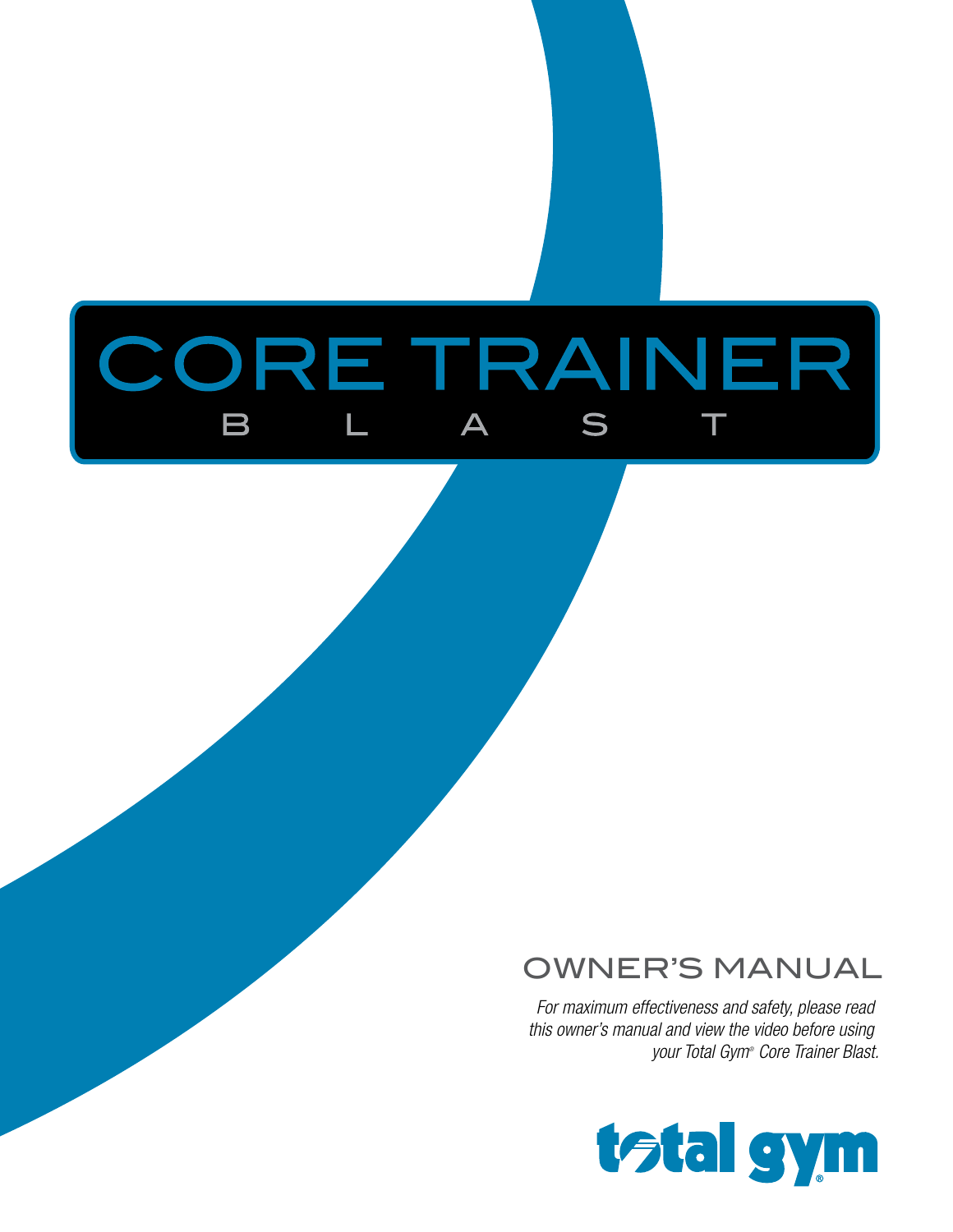# Table of Contents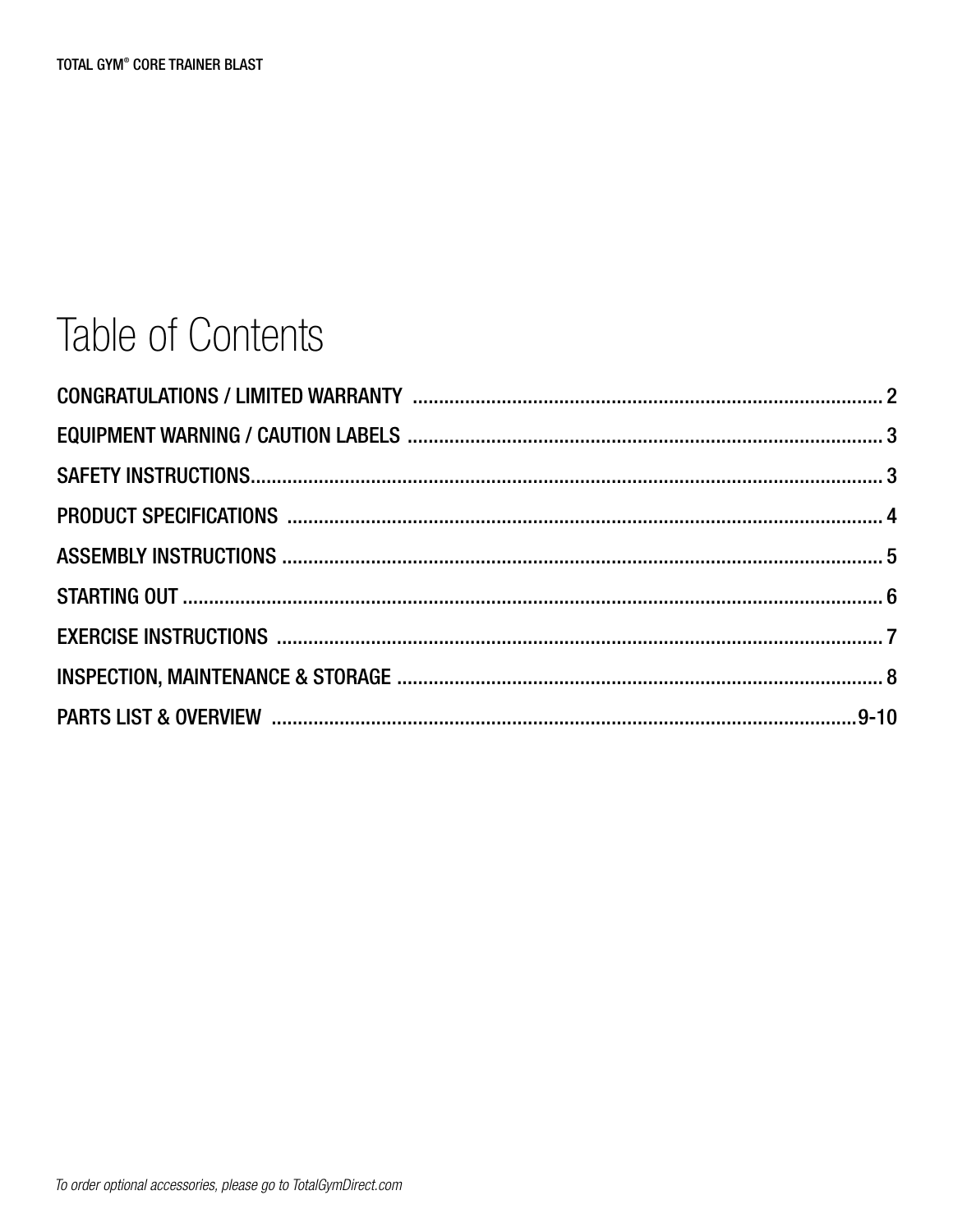#### LIMITED WARRANTY

Total Gym Fitness, LLC warrants that under normal residential use, the Total Gym® Core Trainer Blast is free from defects in material or workmanship. THIS WARRANTY IS VALID ONLY FOR THE ORIGINAL OWNER OF THE TOTAL GYM® CORE TRAINER BLAST AND IS NOT TRANSFERABLE. The duration of this Limited Warranty is six (6) months from the date of original purchase.

The Total Gym Fitness, LLC obligation under this Limited Warranty is limited, at its option, to repairing or replacing (or refund in its sole discretion) the product. For service on this product, call 1-800-303-7896. Improper or incorrectly performed repairs voids this warranty. This warranty does not cover product damage attributable to misuse, abuse, neglect, accidents, unauthorized alterations or repairs, failure to follow manufacturer's directions for use, improper maintenance, vandalism, usage for commercial or rental purposes, or "ordinary wear and tear". This warranty does not cover any separately sold items, parts, or accessories.

Except for other written warranties issued by Total Gym Fitness, LLC applicable to new Total Gym Fitness, LLC product or parts, no other express warranty is given or authorized by Total Gym Fitness, LLC. Any implied warranty of merchantability or fitness for a particular purpose is limited to the duration of this warranty. No agent or retailer of Total Gym Fitness, LLC has authority to modify this warranty in any respect. TOTAL GYM FITNESS, LLC MAY NOT BE HELD LIABLE FOR INDIRECT OR CONSEQUENTIAL DAMAGES ARISING OUT OF USE OR PERFORMANCE OF THIS PRODUCT. These include—but are not necessarily limited to—loss of use of the product; loss of time, enjoyment, or revenue; inconvenience; installation or removal costs; or other incidental or consequential damages.

Some states do not allow limitations on how long an implied warranty lasts, or the exclusion or limitation of incidental or consequential damages, so the above limitation may not apply to you. This warranty gives you specific legal rights; you may also have other rights which vary from state to state.

For service, call our Customer Service Department at: 1-800-303-7896

# Congratulations on purchasing your Total Gym® Core Trainer Blast

With this product in your home, you have everything you need to start your own workout program, to tone and strengthen the important muscle groups of your upper body and core musculature while improving overall stability of the trunk. This is vital for all of us, regardless of age, sex, or fitness level, and regardless of whether your primary goal is body sculpting, weight loss, health maintenance, or more energy for daily activities.

Strength training not only tones and conditions the muscles we use every day to stand, walk, lift, and turn; it can actually transform our body composition. By reducing body fat and increasing the proportion of lean muscle in our bodies, strength training can effectively turn up our metabolic thermostat, so that we burn calories all the time, no matter what we're doing.

Be sure to read through this Owner's Manual carefully. It is the authoritative source of information about your Total Gym® Core Trainer Blast.

#### CUSTOMER SERVICE QUESTIONS

If you have questions about your Total Gym® Core Trainer Blast, please call Customer Service at 1-800-303-7896, Monday through Friday, 8:30 am to 5:00 pm, EST.

#### ORDERING REPLACEMENT PARTS

When ordering parts, please contact our Parts Department, toll free at 1-800-303- 7896, Monday through Friday, 8:30 am to 5:00 pm, EST.

**IMPORTANT:** You must have your serial number and this manual ready when calling for parts.

Serial #:  $\blacksquare$ 

#### PLEASE ALSO PROVIDE THE FOLLOWING INFORMATION:

- 1. Name, Mailing Address and Telephone Number
- 2. Date of Purchase
- 3. Where Product was Purchased (Name of Retail Store, City)
- 4. Model Number
- 5. Part Order Number and Description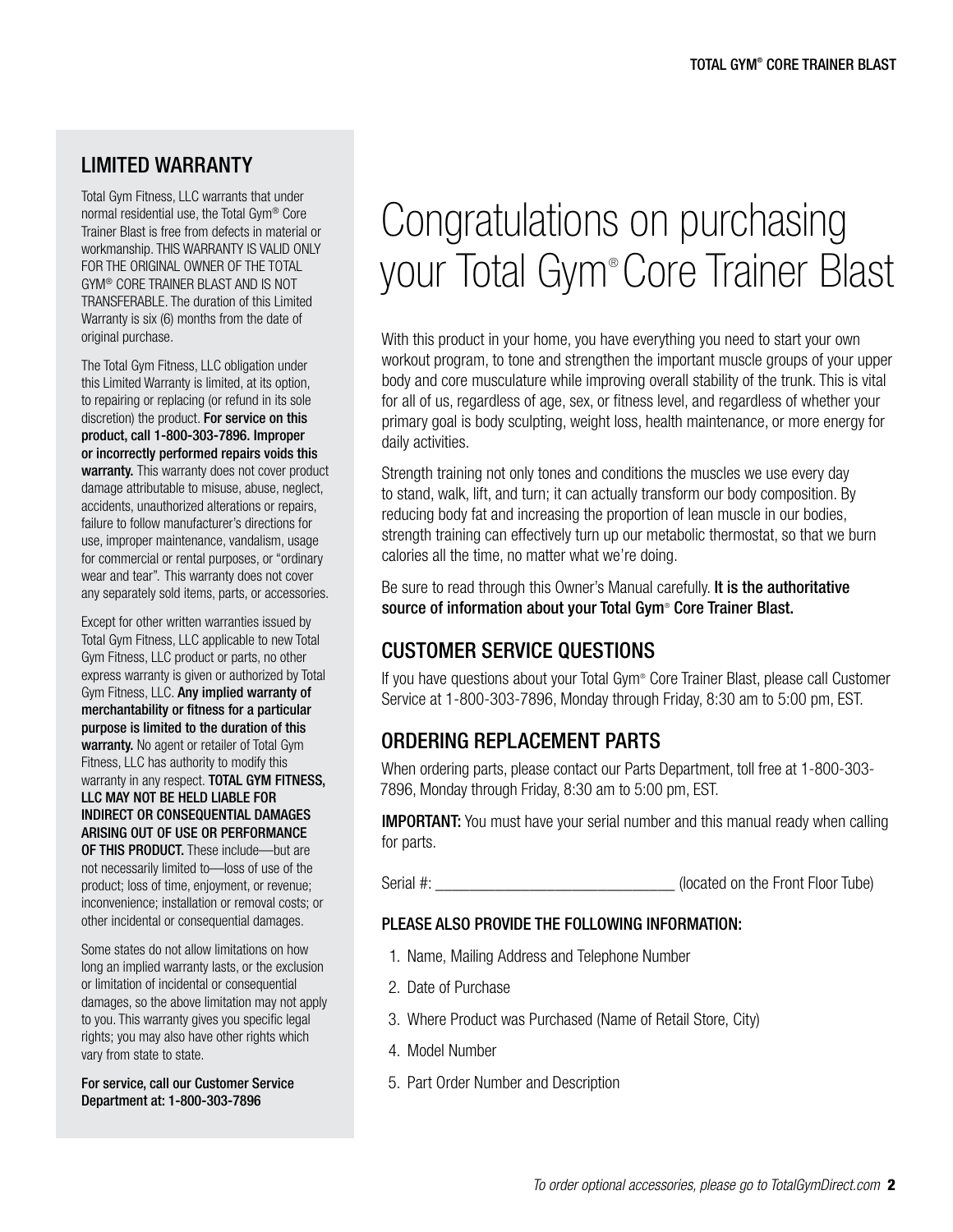# Equipment Warning / Caution Labels

*See page 4 for placement of the following warning/caution labels on your unit.*



Caution Label 1

### INSERTED BEFORE BEGINNING ANY EXERCISES.

Warning Label 3 *2 locations*

# Safety Instructions

Before beginning this or any exercise program, consult a physician or health professional, who can assist you in planning a program appropriate for your age and physical condition. This is especially important if you are over age 35 or have pre-existing health problems.

Do not overexert yourself. Stop exercising immediately and consult your doctor if you experience pain or tightness in your chest, irregular heart beat, shortness of breath, or if you feel faint, nauseous, or dizzy.

This product is designed for home use only. It is not intended for commercial or institutional use. Use only as instructed.

Do not stand on the product.

The Total Gym<sup>®</sup> Core Trainer Blast is not intended for use by children. Keep this and all fitness equipment out of the reach of children.

Keep fingers, loose clothing, and hair away from moving parts.

Inspect your exerciser before each use to ensure proper operation. Do not use this equipment unless all moving parts are working properly. See page 8 for details on Inspection, Maintenance and Storage.

The exerciser should only be used on a mat or carpeted surface to prevent unexpected movement of the unit.

To avoid serious injury, care should be taken at all times when getting on and off this or any exercise equipment.

Be sure Safety Pins are engaged each time unit is in use.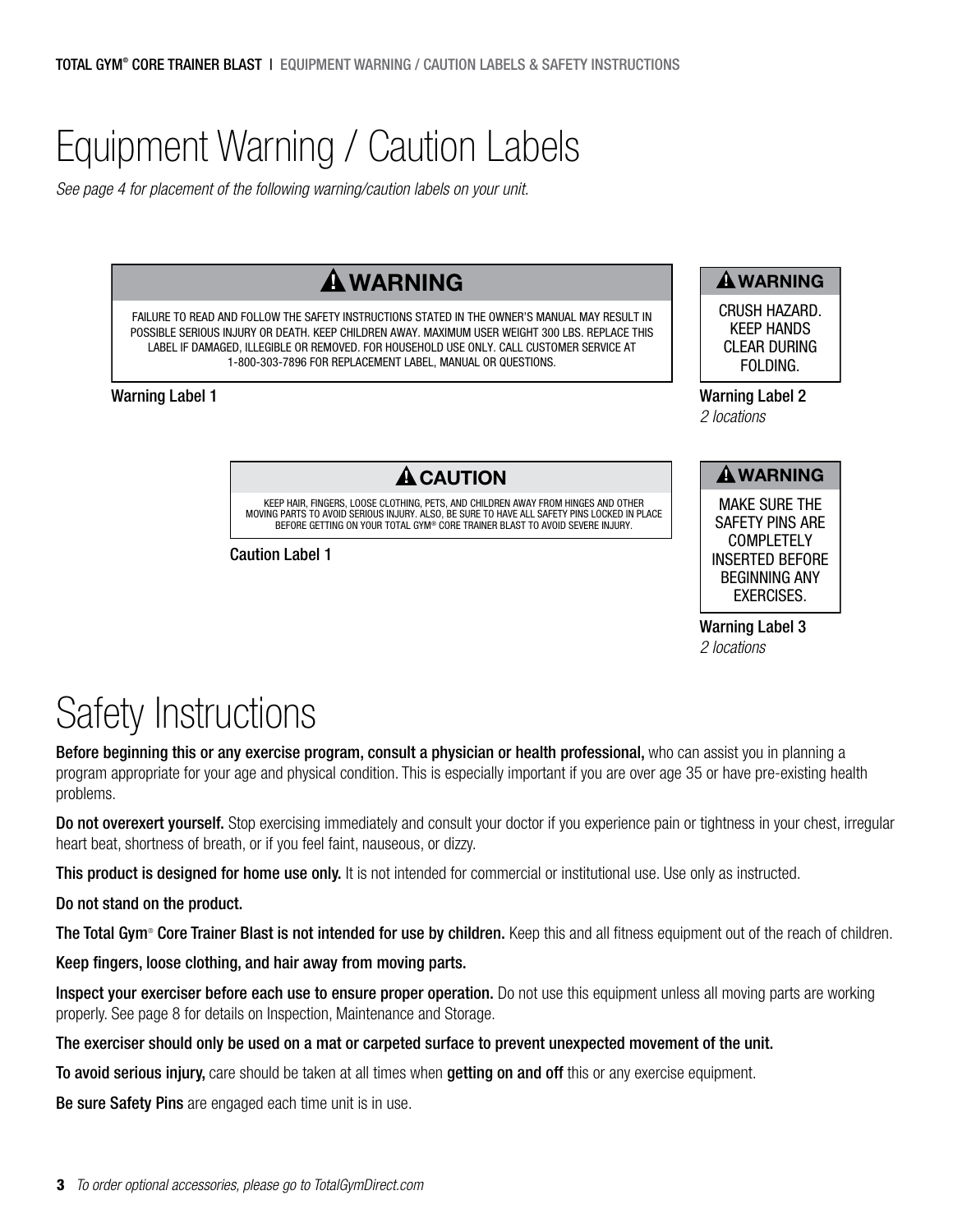# Product Specifications



### INCLUDED FOR ASSEMBLY

#### FASTENER PACK

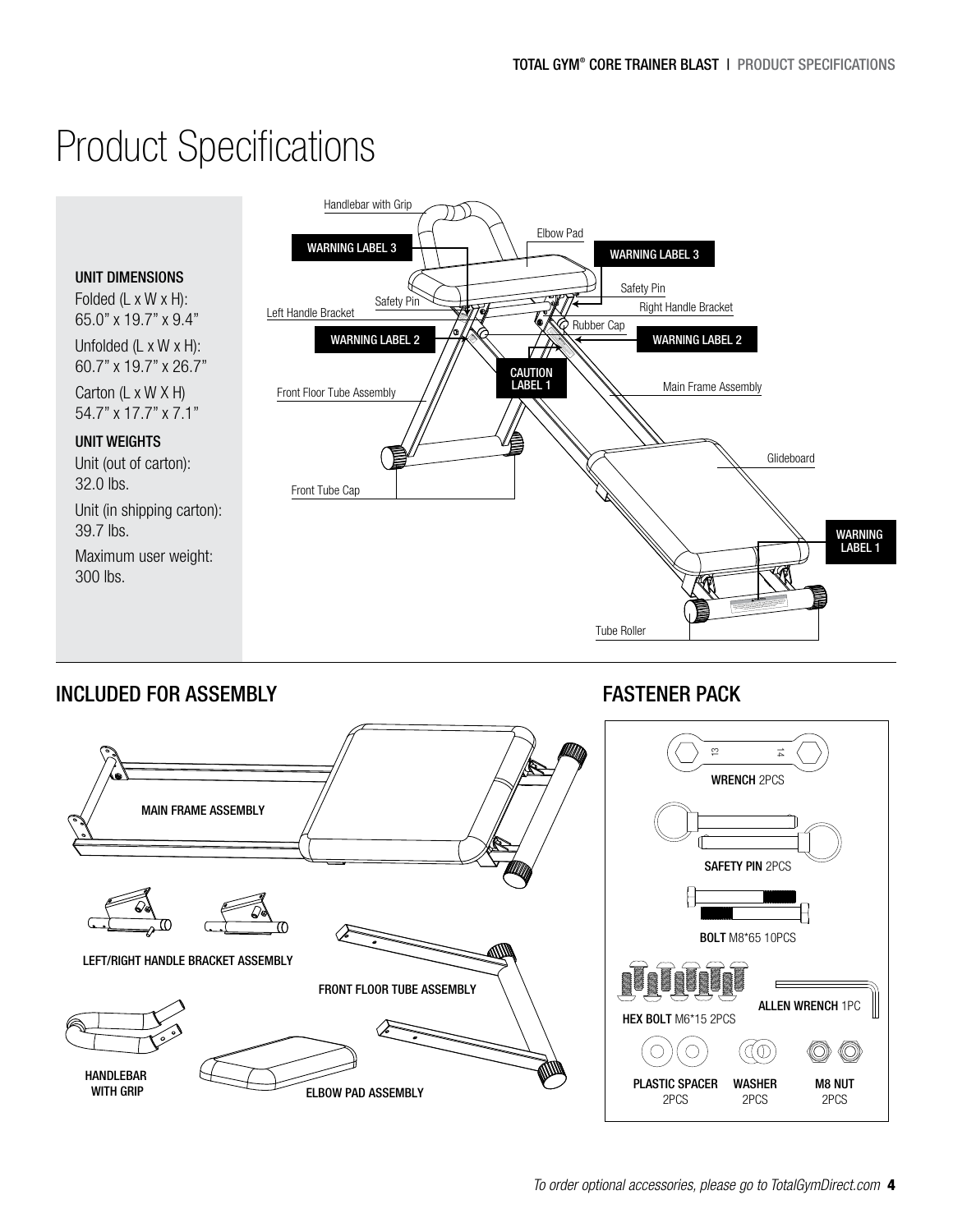### Assembly Instructions

Tools have been provided for your convenience.

1. Insert the 2 plastic spacers into the top outside hole on the left and right main frame rail. Attach the front floor tube to the main frame assembly with 2 M8 X 65 hex bolts and 2 flat washers using the lower set of holes on the front floor tube. Hand tighten an M8 nut onto each M8 X 65 bolt with a flat washer (you will return after Step 2 to tighten using the two wrenches provided).



2. Insert the left and right handle brackets between the front floor tube and the main frame, and make sure holes are in alignment. Position with the small tube to the outside and the flat bracket to the inside as shown. The rubber caps on the handle brackets are to face toward the glideboard. Attach the left and right handle brackets (marked L and R) to the main frame by inserting the safety pins into the top outside hole of the front floor tube and through the main frame (Left/Right is determined by standing at the bottom of the glideboard and facing the front floor tube). Next, attach the handle brackets to the main frame assembly with 4 M6 x 15 bolts. TIP: hand tighten all 4 bolts first then tighten all bolts completely with provided Allen wrench. Now, you should tighten the 2 M8 X 65 bolts with flat washers and M8 nuts from Step 1 using the two provided wrenches. LAGING THE HOLD HOUSE ORDER. NEXT, ALLAGHETIC INTERFERING DIAGRELS



3. Insert 2 alignment pins on bottom of elbow pad into the left and right handle bracket holes. Attach the elbow pad to the left and right handle brackets with 2 M6 x 15 bolts. Tighten with provided Allen wrench.



4. Attach handlebar with grip with 4 M6 x 15 bolts. TIP: hand tighten all 4 bolts first then tighten completely with provided Allen wrench.



Check to make sure all bolts are properly tightened before beginning to use your product.

|  | <b>AWARNING</b>                                |
|--|------------------------------------------------|
|  | <b>MAKE SURE THE</b><br><b>SAFETY PINS ARE</b> |
|  | <b>COMPLETELY</b><br><b>INSERTED BEFORE</b>    |
|  | <b>BEGINNING ANY</b><br><b>EXERCISES.</b>      |
|  |                                                |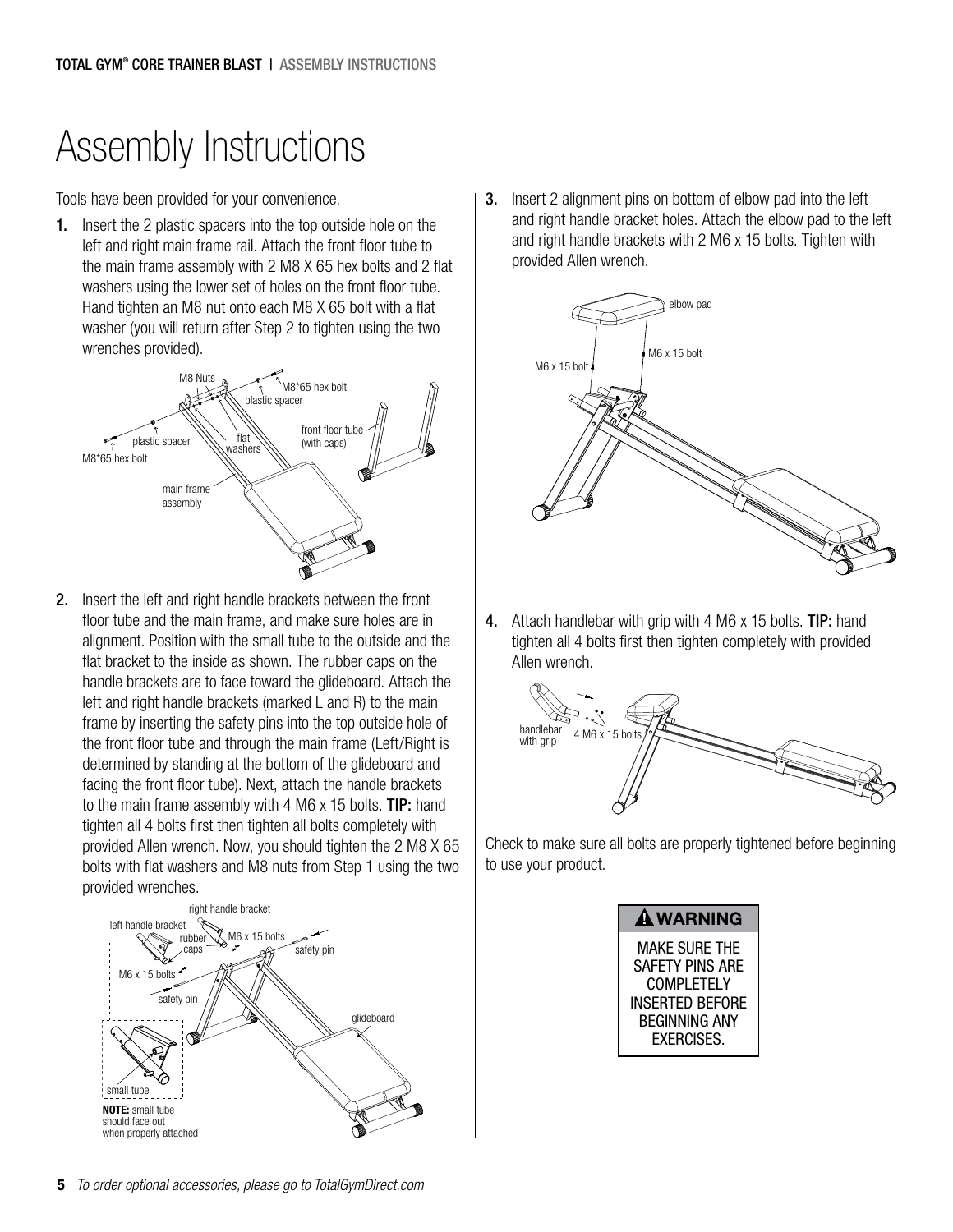# Starting Out

As a personal user of the Total Gym® Core Trainer Blast, you – the owner of the product – assume the responsibility to become familiar with the guidelines relative to safe use of the product and to convey these guidelines to all users. Read all safety, warnings and usage instructions before using the Total Gym® Core Trainer Blast. Care and maintenance for this product are included to promote safe, enjoyable use of this equipment.

When using your Total Gym® Core Trainer Blast, wear athletic shoes and comfortable lightweight clothing. Before you begin, check to ensure that all parts are in place and working properly. Begin your exercise program with the basic exercises provided. As your proficiency increases, adjust your body position to increase the intensity. NOTE: Remember to control the glideboard at all times, particularly when getting on or off your Total Gym® Core Trainer Blast.

### GENERAL SAFETY TIPS

- While performing exercises with quick tempo repetitions, the Total Gym® Core Trainer Blast may move. Please be aware of the action and make necessary adjustments as you continue your exercise program.
- Wear athletic shoes and comfortable lightweight clothing when exercising on the Total Gym® Core Trainer Blast.
- Do not exercise barefoot.
- Check your exerciser before using to ensure that all the parts are in place and working properly *(see page 8 for details on Inspection, Maintenance and Storage)*.
- Adult supervision is required at all times.
- Be sure you have plenty of free space around the exerciser so that performing on the Total Gym® Core Trainer Blast, as well as getting on and off, is convenient and safe.
- Keep longer hair up for safety and to prevent interference with your exercise routine.
- Always have control of the glideboard before getting on and off the exerciser.
- Keep your feet on the floor when getting on and off the exerciser. Only remove them from the floor for the duration of the exercise.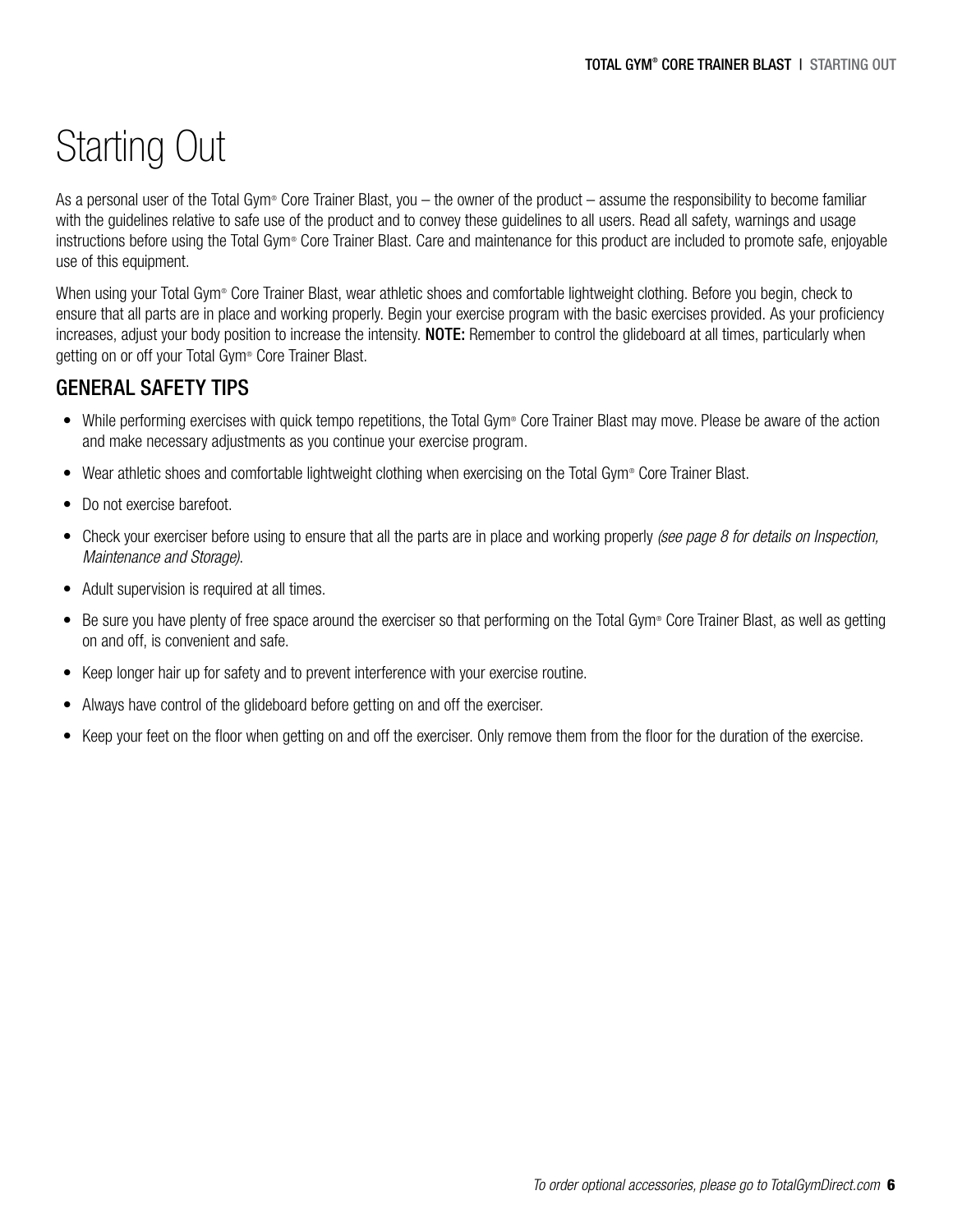# Exercise Instructions

#### START OFF WITH 10-15 REPS FOR 2-3 SETS OF YOUR SELECTED BASIC EXERCISE. PROGRESS AT YOUR COMFORT LEVEL TO INTERMEDIATE AND ADVANCED.

### **CRUNCH**

Kneel toward top of glideboard. Position forearms on elbow pad and grasp handle with both hands. Place knees or toes on glideboard. Maintaining neutral spine position, (elbows should line up under shoulders), press elbows into elbow pad to keep shoulders in neutral position throughout each movement as directed below:

#### BASIC

**STEP 1.** Start with knees on glideboard and legs extended.

**STEP 2.** Bring glideboard up rails by pulling knees to chest.



#### INTERMEDIATE

**STEP 1.** Start with toes on glideboard and legs extended. **STEP 2.** Bring glideboard up rails by pulling knees to chest.



#### ADVANCED

**STEP 1.** Start with one knee on glideboard and one leg extended in air.

**STEP 2.** Bring glideboard up rails by pulling knee to chest.



#### DYNAMIC PLANK

Position feet on ground. Place forearms on glideboard or grasp sides of glideboard with each hand. Align the neck, shoulders, hips and legs into level plank position. Press into forearms to keep shoulders in a neutral position (elbows should line up under shoulders). Hold this position or increase intensity as directed below:

#### BASIC

**STEP 1.** Start with elbows under shoulders.

**STEP 2.** Roll glideboard up and down rails with forearms.



### INTERMEDIATE\*

**STEP 1.** Start with elbows under shoulders.

**STEP 2.** Roll glideboard up and down rails with extended arms.



#### ADVANCED\*

**STEP 1.** Start with elbows under shoulders. Lift one leg. **STEP 2.** Roll glideboard up and down rails with extended arms.



*\*Use caution to keep hands & fingers clear of rails.*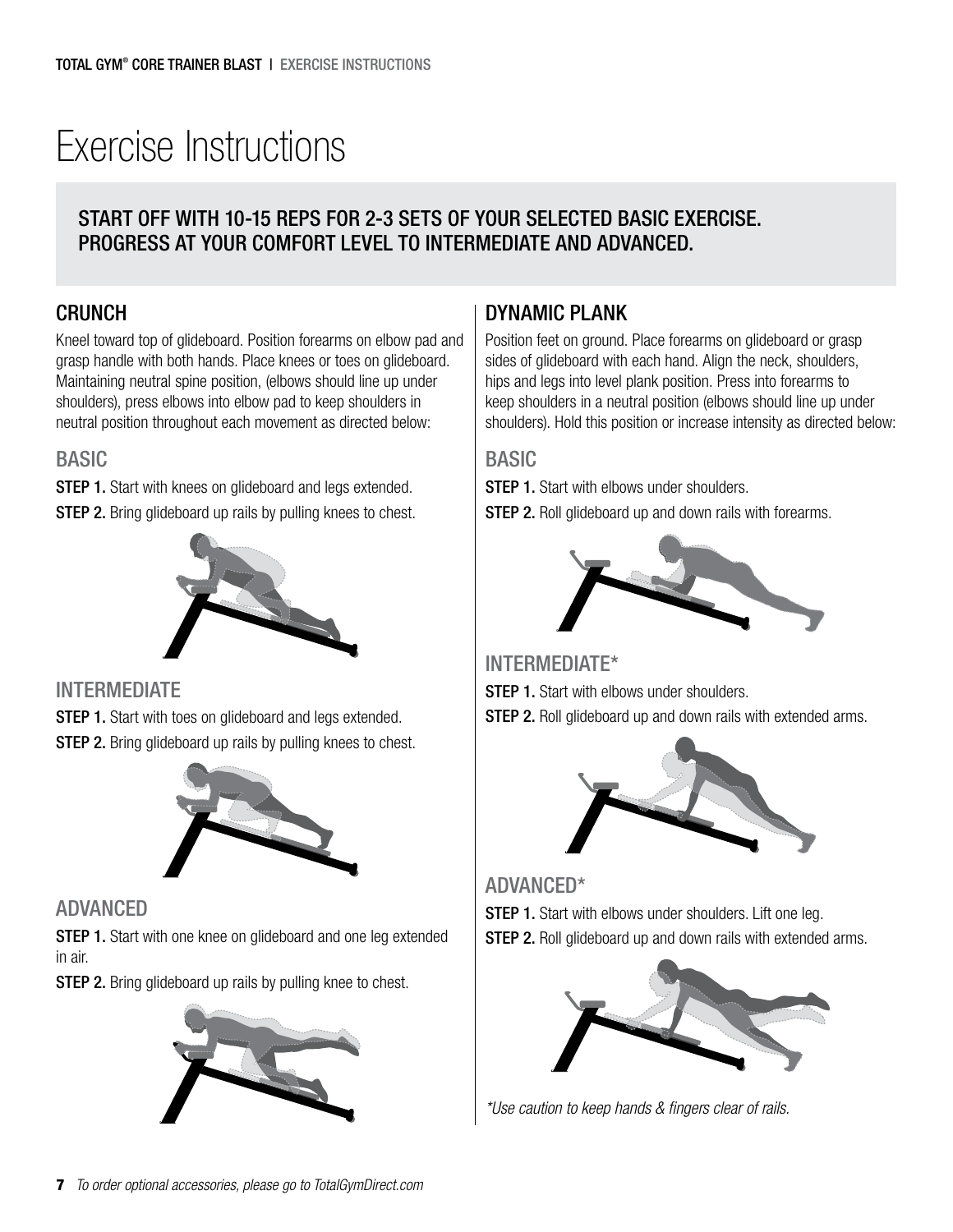### Inspection, Maintenance & Storage

### INSPECT YOUR UNIT PRIOR TO EACH USE

Before using your Total Gym® Core Trainer Blast for your workout session, be sure to make the following inspection:

- Make sure the equipment is fully opened and sitting on a solid, level surface with plenty of clearance on all sides. Unit should be used on a mat or on carpeted surfaces only.
- Make sure the glideboard is gliding smoothly along the frame.

### ROUTINE MAINTENANCE

- Wipe down your Total Gym® Core Trainer Blast on a regular basis using a clean cloth and alcohol or alcohol-based products like Windex® or 409® . Do not leave towels or workout clothing laying or hanging on the equipment.
- Periodically check the following parts for signs of fraying or other wear: wheels, glideboard and frame. If the wheels, glideboard and frame need replaced - do not use your unit, wait until the part is replaced. If any other part than the ones listed above needs to be replaced, do not use that part until it is replaced.
- Never use a lubricant such as WD-40<sup>®</sup> or ArmorAll<sup>®</sup> to lubricate or clean the unit. Use only 3-in-1® oil or machine oil to lubricate the axles of the wheel, not the roller surface.

### STORAGE

1. To fold your Total Gym<sup>®</sup> Core Trainer Blast for storage, first remove the Safety Pins from the left and the right side of the Front Floor Tube Assembly.



2. While holding the handlebar with grip with one hand, carefully with the other hand begin to fold the Front Floor Tube Assembly underneath the Main Frame Assembly.



3. Once Front Floor Tube Assembly is completely folded underneath the Main Frame Assembly, insert Safety Pins removed in Step 1 into the left and right side of the Front Floor Tube Assembly to secure for storage. Use handlebar with grip to roll your unit out of the way for storage in a safe location.

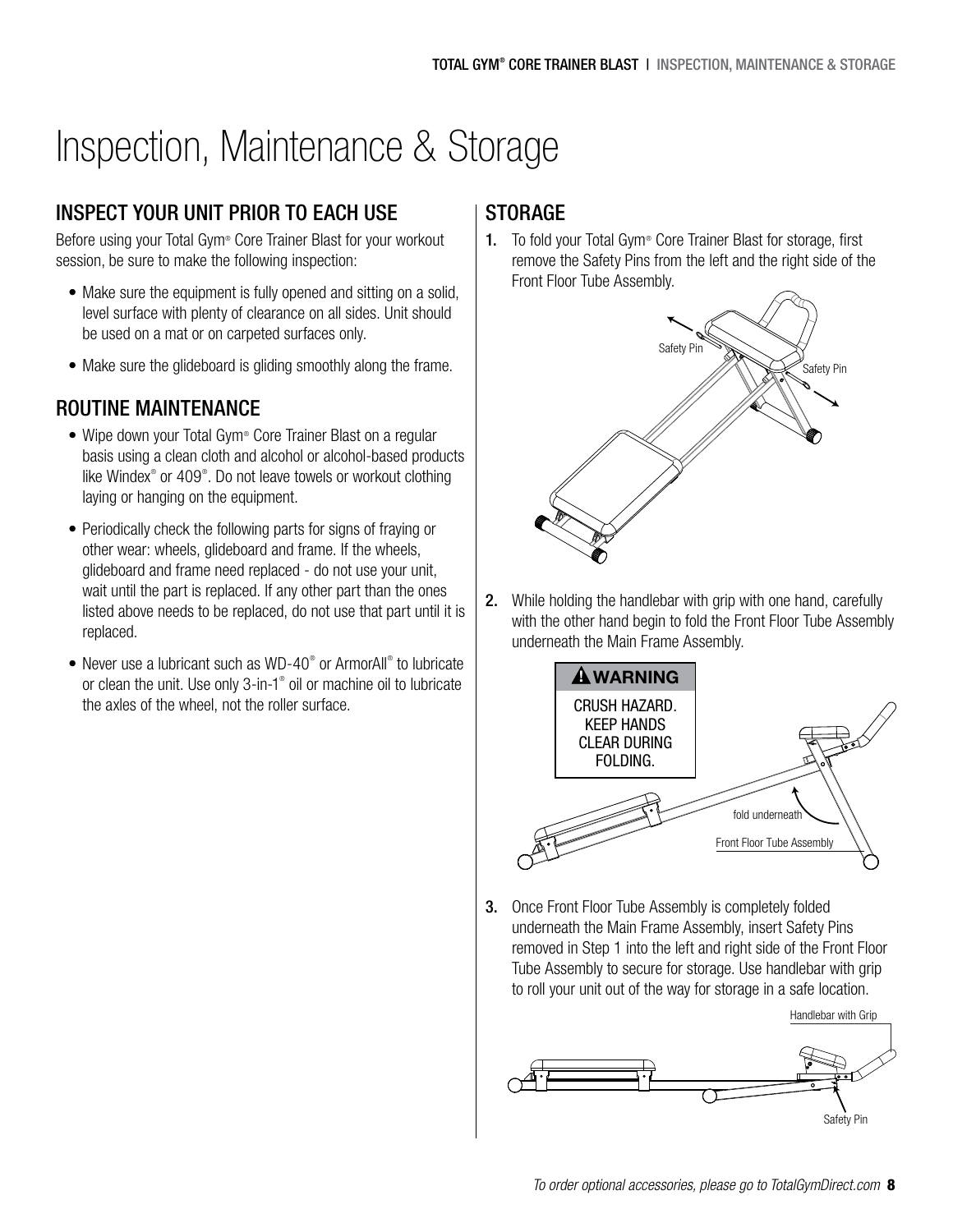# Total Gym® Core Trainer Blast Parts List

| <b>ITEM#</b>    | PART#             | <b>DESCRIPTION</b>            | <b>QTY</b>     |
|-----------------|-------------------|-------------------------------|----------------|
| 1               | <b>FRAMEB</b>     | Main Frame Assembly           | 1              |
| $\overline{2}$  | <b>CTFRONT</b>    | Front Floor Tube Assembly     | 1              |
| 3               | <b>CTHANDLE</b>   | Handlebar with Grip           | 1              |
| $\overline{4}$  | <b>CTBRACKETL</b> | Left Handle Bracket Assembly  | 1              |
| $\overline{5}$  | <b>CTBRACKETR</b> | Right Handle Bracket Assembly | 1              |
| $6\phantom{1}6$ | <b>CTCAP</b>      | Rubber Cap                    | $\overline{2}$ |
| $\overline{7}$  | <b>CTFENDER</b>   | Fender                        | 4              |
| 8               | <b>CTPAD</b>      | Elbow Pad Assembly            | 1              |
| $9\,$           | <b>CTPIN</b>      | Safety Pin                    | 2              |
| 10              | S340              | Glideboard Assembly           | 1              |
| 11              | RP102WK           | Wheel Kit Assembly            | 4              |
| 12              | <b>RP102W</b>     | Wheel                         | 4              |
| 13              | <b>RR103EC</b>    | Front Tube Cap                | $\overline{2}$ |
| 14              | <b>CTSPACER</b>   | Plastic Spacer                | $\overline{2}$ |
| 15              | <b>RR105TR</b>    | <b>Tube Roller</b>            | $\overline{2}$ |
| 16              | <b>BFAST</b>      | <b>Fastener Pack</b>          |                |
| 17              | <b>TGCT0216</b>   | Literature Pack               | 1              |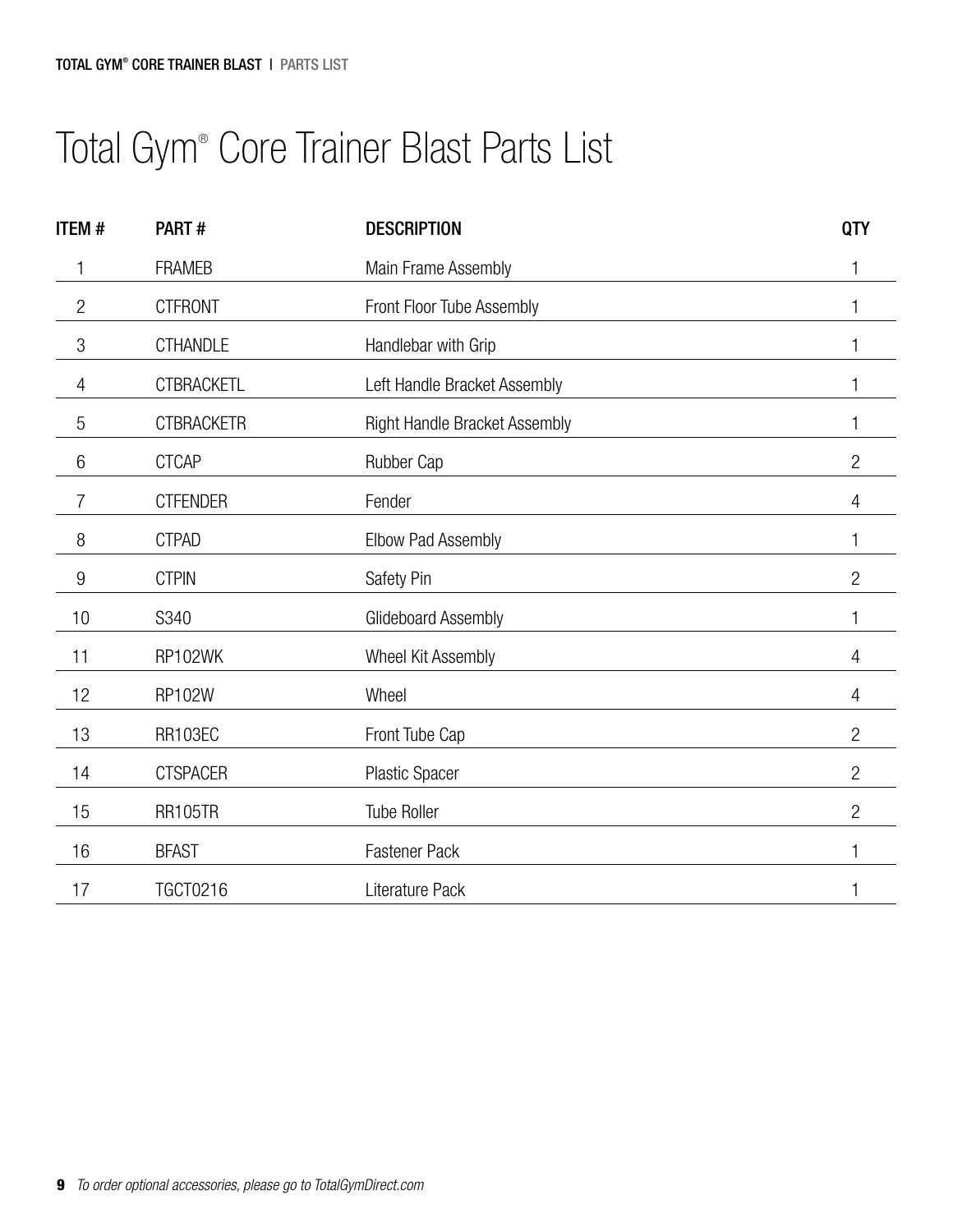